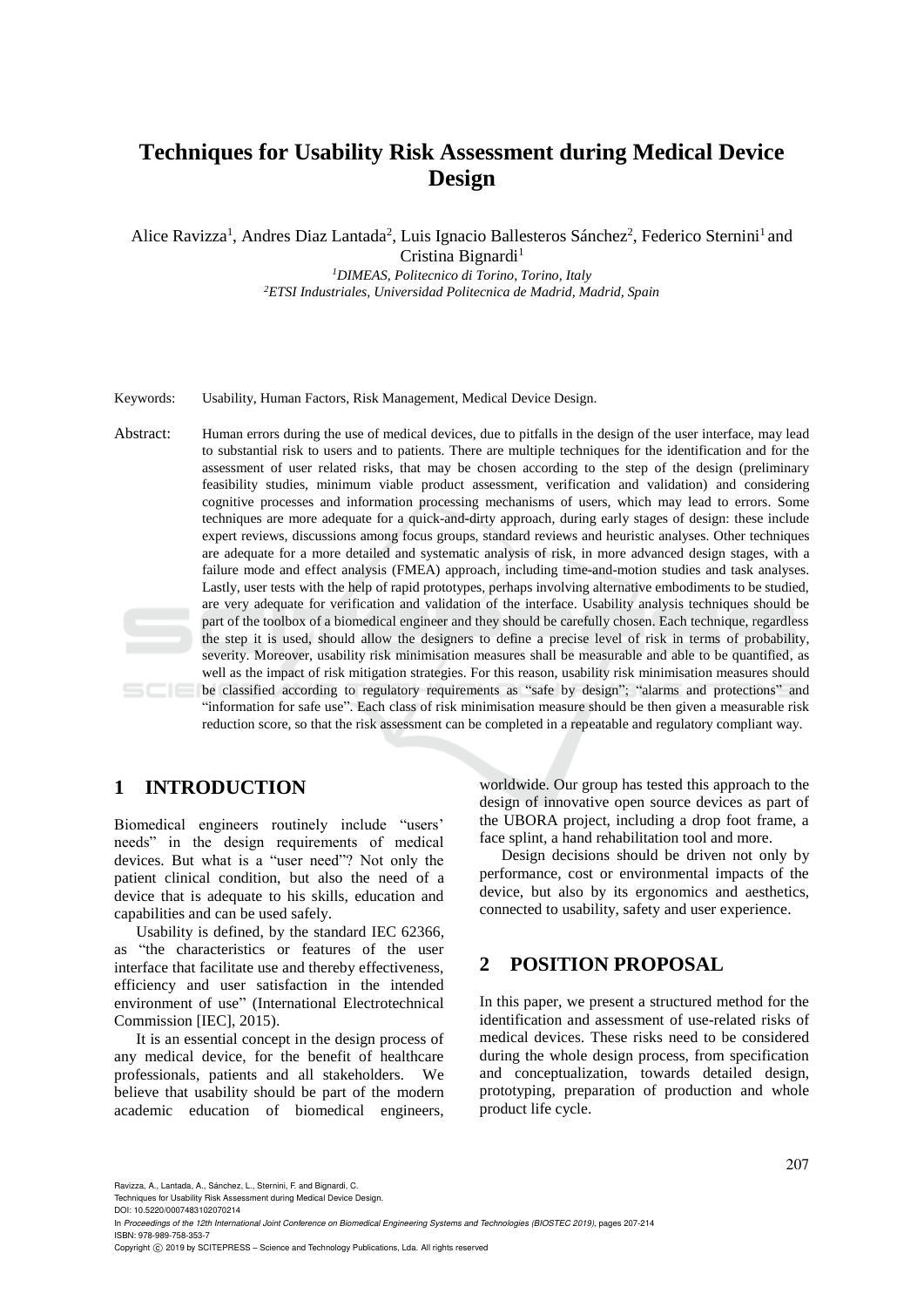We present different techniques as part of this method, to be chosen according to the kind of device under assessment, to the level of development of the device - in terms of ideation, testing and verification - and to the available resources for the analysis. We also present how to identify minimisation measures and how to evaluate their effectiveness.

The method is fully compliant to internationally recognised standards ISO 14971 (International Organization for Standardization, 2007) and IEC 62366. The application of this method would be appropriate during early design stages, during regulatory approvals and during health technology assessment, posing important benefits that overweight the current barriers (Shah, 2007). This method can be applied by designers, by legal manufacturers and by authorities involved in health technology assessment studies.

#### **2.1 Why Is Usability Important for a BME?**

In the upcoming Medical Device Regulation EU 2017/745, the usability of medical devices acquires extreme importance in the process of certification.

Usability tests are part of an engineering process that sees the collaboration of a team of experts in the specific medical sector (physicians, nurses, medical personnel), clinical and biomedical engineers and product designers, and include analysis of past adverse events, related to the use of the device, design thinking of devices in accordance with the repetitive and repeatable mental patterns of the human user, considerations on experience and technical knowledge of different types of user (laymen or professional) and the application of ergonomic principles on the design of the devices.

The classical techniques of human factors engineering allow to systematize the approach to medical device design with a view on usability, because they allow to describe the different types of users and to build around them a personalized interface. In fact, the entire process of usability assessment allows putting the patient and his/her needs at the center of the medical device design.

## **3 ERROR DEFINITION AND IDENTIFICATION**

#### **3.1 What is a User Error**

User error is any error made by the user in interfacing with a device, i.e. any situation caused by

the user that leads to device uses unintended by the manufacturer. It includes two distinct types of error: use error and abnormal use. Abnormal use is a "conscious, intentional act or intentional omission of an act that is counter to or violates normal use and is also beyond any further reasonable means of user interface-related risk control by the manufacturer" (IEC 62366, 2015).

Use error is "user action or lack of user action while using the medical device that leads to a different result than that intended by the manufacturer or expected by the user" (IEC, 2015).

## **3.2 The Two Steps of the Usability Assessment**

Assessments regarding usability start early during the design and are iteratively performed to increase knowledge about user needs and expectations, interface solutions that better match those needs, risks and their mitigation measures.

The standard defines two main steps of usability assessment: a formative (typically iterative) phase that is integrated in the development of further iterations and then a summative phase that is intended to validate and provide objective evidence regarding the latest (approved) iteration of the interface design.

# **3.2.1 Formative**

Formative evaluation is a "user interface evaluation conducted with the intent to explore user interface design strengths, weaknesses, and unanticipated use errors" (IEC 62366, 2015).

It is generally iterative and should be performed until the manufacturer has reached a finalised version. Formative evaluation improves user interface, solving issues in preliminary analysis.

During formative iterations, it may be useful to identify early phase versus late phase studies.

Early phase studies are characterised by a higher uncertainty in the possible device variants, with many specifications not yet completely defined. At this stage, many prototypes are still available and they can be radically different one to another, so the employment of rapid and low-cost prototyping techniques (i.e. 3D printing, cardboard modelling) proves quite beneficial for first conceptual assessments.

Late phase studies are characterised by a better defined list of requirements and of specifications, which leads to a shorter list of device variants, with potentially small but very significant differences.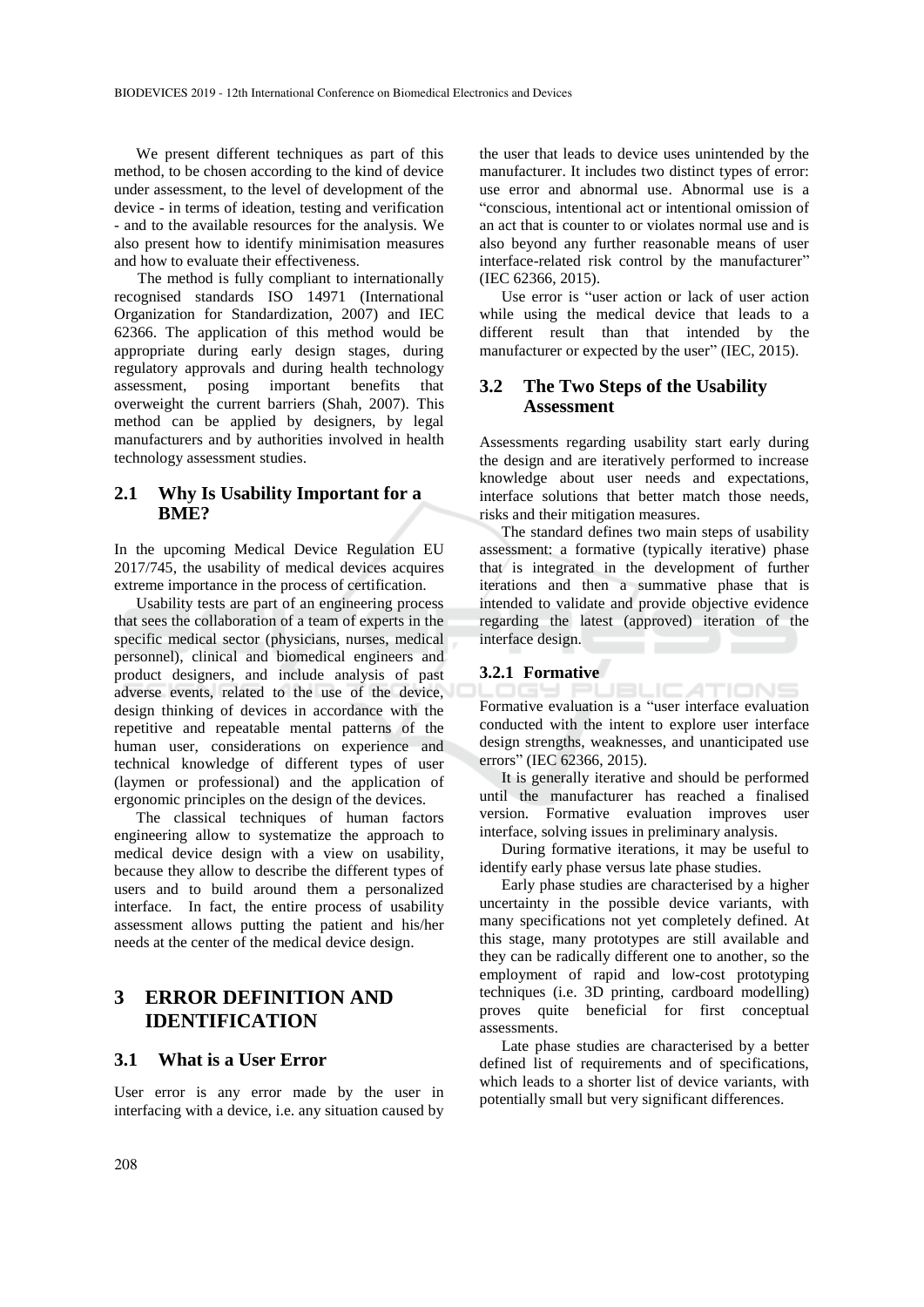

Figure 1: Usability engineering workflow.

#### **3.2.2 Summative**

The summative evaluation is conducted at the end of the development, on the finalized user interface, with the intent to obtain objective evidence that the user interface can be used safely. Summative verifies an acceptable risk-benefit profile under a usability point of view and also determines and confirms the expected effectiveness and clinical benefit.

## **3.3 Techniques for Usability Assessment in IEC 62366**

**System Description.** It is an analysis of the main users and scenarios where the device will be used. Main functions and sub functions of the device should be well defined and understood.

**Task Analysis.** Task analysis broadens the system description, identifying all the relevant human interventions in the use of the device and where errors can occur. It has the objective to understand and represent in an organized manner the set of tasks that the human element carries out in the use of the device. Task analysis may include analysis of cognitive processes and performance shaping factors (individual, social and ergonomic) influencing on the device use. Some methods (Kirwan & Ainsworth, 1992) for this purpose are divided in "Task data collection" techniques and "Task description" techniques.

Task data collection techniques are techniques which are primarily used for collecting data on human-system interactions, and which then feed into other techniques. Some of these techniques are: Walkthrough, Talkthrough, Critical Incident Technique, Observation, Questionnaires, Structured interviews.

Task description techniques represent and structure the information collected into a systematic format, serving as a reference material. Some of

these techniques are: Hierarchical Task Analysis, Tabular Task Analysis, Timeline Analysis, Decision-Action Diagram. Task description of various medical devices is present in literature, with a different level of detail, for example for volumetric infusion pumps (Chung, 2003)

**Human Error Analysis.** Including the identification of possible human errors based on previous Task analysis. Human errors modes can be analyzed at two layers: External Errors (Actions) or Internal Errors (Cognitive). Some techniques to allow human error identification are Human Hazard and Operability Study [HAZOP]. Incident analysis, or use of a Taxonomies and Checklists of possible generic human errors that might occur during the use of any device. Human error analysis includes assessment of probability and severity of each error.

**Human Error Reduction and Mitigation.** Based on previous stages a set of recommendations and requirements for device design are proposed to reduce and mitigate human errors. Combining the previous aspects, we can set priorities and propose strategies for human error reduction.

#### **3.3.1 Which Technique in Each Phase?**

The international standard IEC 62366 (IEC, 2016) presents a series of techniques, that we assessed in:

- early formative
- late formative
- summative

In early formative, a quick-and-dirty approach identifies the best interface. Then, in late feasibility, a more structured approach may help to refine the interface. Lastly, during summative, a frozen version of the interface is validated to confirm its riskbenefit profile. Criteria to choose the most appropriate technique(s) for each phase are:

- Need to involve experts in the technology.
- Need to involve real user(s).
- Time required to assess.
- Time required to report.
- Qualitative results (opinions) vs. quantitative results (usability scores).
- Depth of analysis.

We have identified some techniques that we consider particularly appropriate for each step. A detailed list is shown in Table 1.

The use of rapid prototyping and rapid tooling techniques, proves interesting for the straightforward creation of physical models, which can be used to support most of the aforementioned techniques for usability assessment. These physical prototypes or models can support decision making processes for selecting among different product ideas, on the basis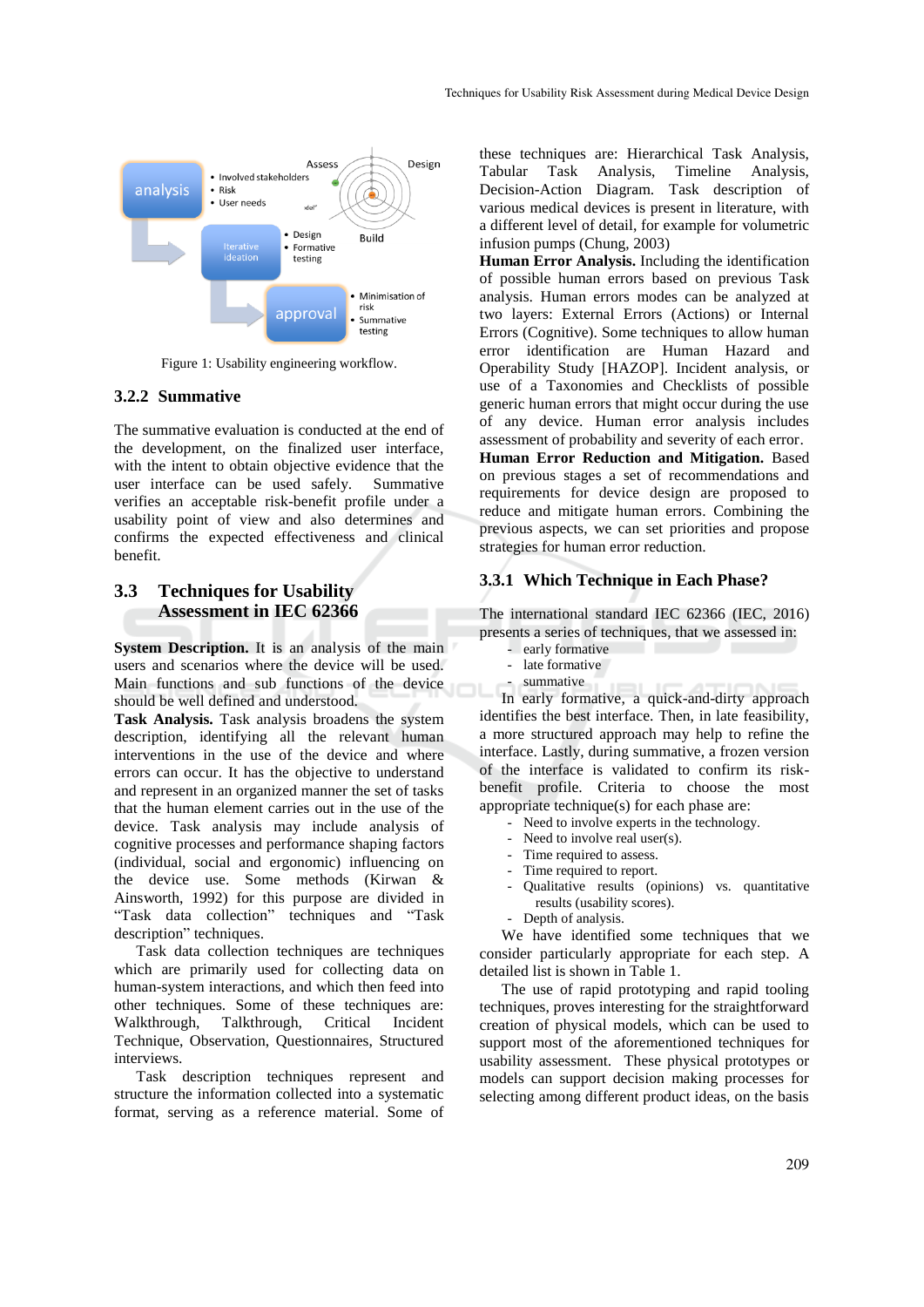of ergonomics, aesthetics, basic performance, overall usability and safety, to reach the device concept in the first stages of the development process. They can also support in the creation of a first minimally viable product for interacting with healthcare professionals, patients, layperson. Prototypes according to different design iterations, consequence of the different decisions taken to mitigate risks and to improve usability, can, consequently, support the whole methodology and approach we propose here.

This evaluation has shown that a risk-based approach is easily adapted to a resource wise approach. During early formative, low resource review techniques such as expert reviews, standard analysis, cognitive walkthrough are easily performed on documentation and by design experts. They do not require the participation of a large number of real users nor the availability of a finalised prototype, while low-cost replication tools may provide effective samples to boost discussion.

Later stages of formative assessments may benefit of more structured techniques, such as a detailed task analysis that is linked to the FMEA technique. User tests with 5-10 users may be planned at later formative steps in order to allow refinement.

#### **3.3.2 Which Technique for Which Device?**

Medical devices belong to varied categories in terms of technology, intended use, intended users (layperson or professional), invasiveness in the human body or expected useful life, which affect design decisions in connection with usability and safety. For this reason, we have also assessed each technique presented by the norm IEC 62366 (IEC, 2016) in terms of adequateness to different kinds of devices. A detailed evaluation is shown in Table 2 .

In Table 2, the same technique is considered as adequate or inadequate for devices that may be apparently very similar from the usability point of view. However, this is explained by the technological differences in the device. As an example, the technique "standard review" proves "adequate" for very different devices such as heart valves and nasogastric tubes, but is considered "adequate with reserve" for Software as a Medical Device (SaMD). This is due to the poor standardisation that is still present in the SaMD sector, while traditional devices can be assessed by very consistent and complete international standards and guidelines. Also consider, the technique "participatory design" that is considered "not

appropriate" for traditional electromedical devices for the layperson, such as pulse oximeters, but on the other hand is "adequate" for SaMD and apps for the layperson. This again is justified as participatory design may allow the designers to align the medical app to users' expectations, by allowing users to design an intuitive and user friendly app, with a user interface as similar as possible to a consumer app.

## **3.4 Linking Usability to Risk Identification**

Each usability evaluation technique allows the designers to identify risks and potentially hazardous situations. We describe here some of the techniques identified above, in terms of capability of the assessment to be easily linked to a formal risk analysis as per ISO 14971 (ISO, 2007).

The preferred methods for early feasibility help the designers to identify risks in general terms and are potentially adequate to determine risk severity (worst case consequences of the risk scenario). For example, at very early stages of ideation of a electromedical device to be used in emergencies (e.g. a defibrillator) designers may already be aware of the importance of high visibility and audibility of the device, since it is expected to be used in loud, dark, confusing environments. During late feasibility, we propose a more structured method, by application of the Failure Modes and Effects Analysis FMEA technique. The Application FMEA technique yields the best results if the question "what happens if…" is posed at each application step or phase. So, we propose an integrated technique: firstly describe the use of the device in very fine detail by task analysis and then perform Application FMEA on each step.

We propose a very detailed task analysis and, where applicable, also a function analysis or use flowchart. Description of the intended use interface by a flowchart is particularly adequate for medical device software, both stand alone and integrated in an electromedical device. Use of this integrated method allows a very precise assessment of risk severity, thanks also to the possibility of obtaining a description of the chain of events that arise from an hazardous situation, for example thanks to brainstorming or focused expert reviews.

If the designers do not have enough past data or experience-based estimations to determine riskrelated probability, a user test can be very useful to estimate probability of each hazard. If the user test are planned in this phase, the task list and use flowchart already available to designers from the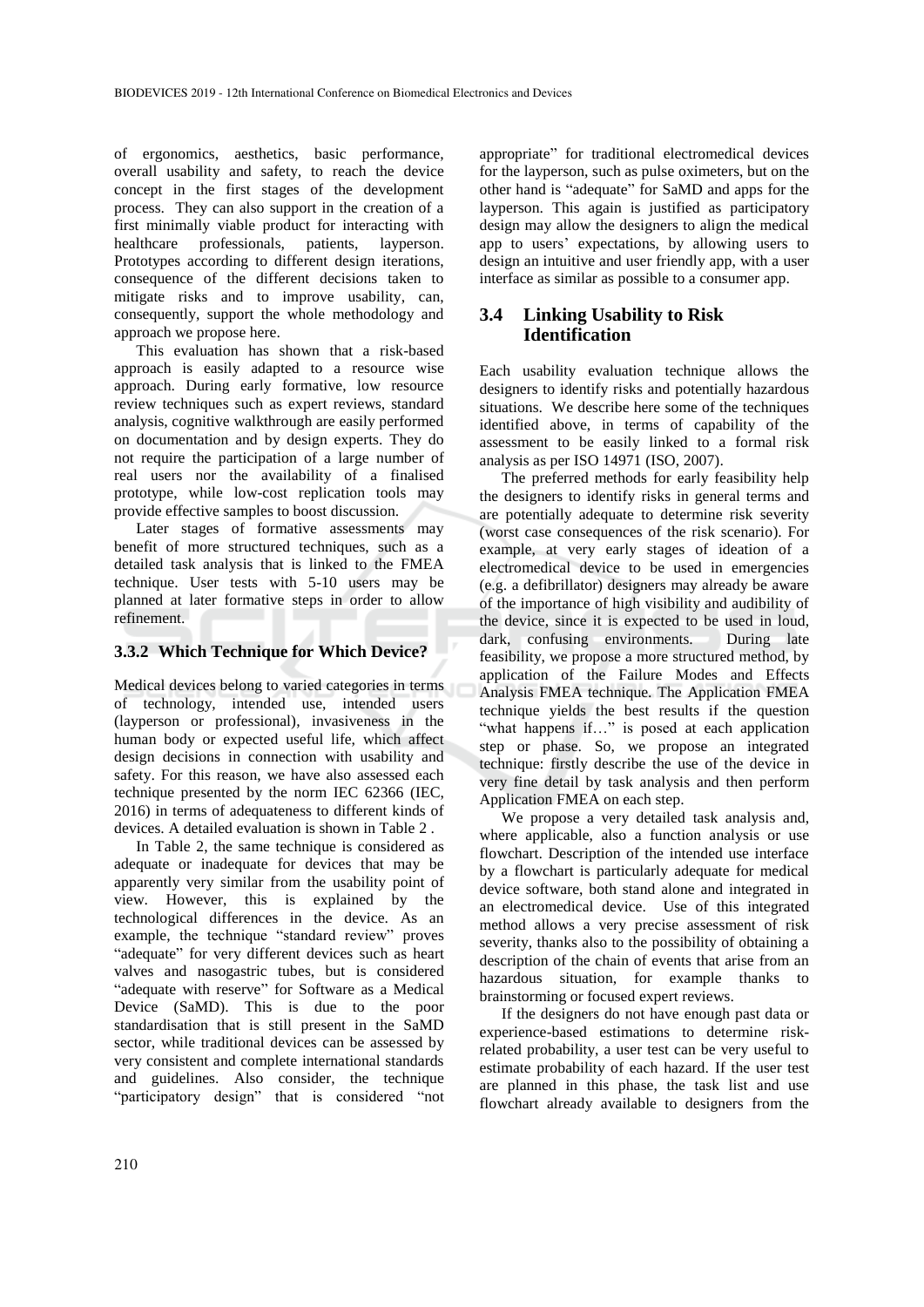Application FMEA activity will be used to plan and record the user tests. For each use error or use uncertainty observed during user tests, designers can determine severity and estimate probability.

In late feasibility, user tests can also be integrated to other techniques to reach a new and refined iteration of the device interface. We encourage designers to plan, after user testing session, additional sessions with the users to gather information through interviews, SUS questionnaires (Brooke, 1996) and open-ended questions intended to encourage participatory design. These interactive sessions with end users are also very useful to gather information about expected probability of each encountered error or uncertainty. For example, late feasibility studies of a surgically invasive device for professional use, e.g. catheter for angioplasty, may include the definition of a task list based on standard reviews, guidelines, state of the art and interviews. For each task, designers may identify potential hazardous situations and their consequences. Then, user tests on a simulator or dummy may confirm or improve the estimated risk list; the same users may be involved after the test to discuss their errors, determine root causes and suggest improvements in the catheter shape, pliability or accessory list.

During user tests in the formative phase, assessments and integrations to reports for Perception-Cognition-Action technique PCA are also very common; users can also be invited to express their thoughts and impressions while they perform the tasks, as part of participatory design.

A detailed description of the use of different techniques is given in Table 3.

## **4 RISK MITIGATION TECHNIQUES**

## **4.1 Risk Control Measures in Usability**

Regulatory requirements (for example Medical Device Regulation EU 2017/745, Annex I) on risk minimisation are clearly indicating a preferred order in the identification and selection of risk minimisation measures.

Safe-by- design solutions are preferred and, if not available or not sufficient, other measures shall be added in terms of protections and alarms. Moreover, information for safe use shall be provided. Designers shall plan in eliminating the most severe risks by safe-by-design solutions from very early stages of design. To continue with the

defibrillator example given for early feasibility, designers may decide to place all the interface commands on the same (front) side of the device and review standards for colours and icons at a preliminary stage of the ideation. Alarms and protections can be included during all iterations of the formative stage even adjunct to safe-by- design measures. For example while designing a software interface of an electromedical device, the designers may allow only an "admin" user (e.g. a qualified medical professional) to set performance parameters in a predefined interval, as based on state of the art clinical guidelines. Then designers may place adequate screens for password input as protection measures for the "admin" access. Moreover, for all interface screens designers may provide information for safe use with reference to the allowed interval for clinical parameters, tips to proceed to the next clinically relevant step of the therapy and so forth.

#### **4.2 Summative as Part of Device Validation**

The goal of device validation is to determine if the device is adequate for its intended purpose and to confirm its estimated risk benefit profile. No major modifications are expected at this phase. While not all parts of the interface may be subject to summative, designers should plan to validate all the critical ones. For example, summative assessment of the interface for the assistance and maintenance personnel of an electromedical device, when personnel is directly trained by the device legal manufacturer, may not be needed.

We propose to plan the summative evaluation by mirroring activities of the late formative step, on the final and frozen iteration of the interface. A complete task analysis should be available and checked for coherence to the user manual or instruction leaflet. Moreover, if applicable to the kind of device, also a complete use flowchart should be available.

Summative evaluation should be performed with real users and in a very well simulated or real use environment, depending on device kind and ethics considerations. During user tests, additional techniques may be integrated to determine the length of time needed for each task (by time-and-motion studies) and the workload of the user.

It should be noted that, while very adequate for summative activities, time of use and workload assessment are not easily evaluated during formative tests. The interface is still under modification and, more often than not, the tasks may be interrupted for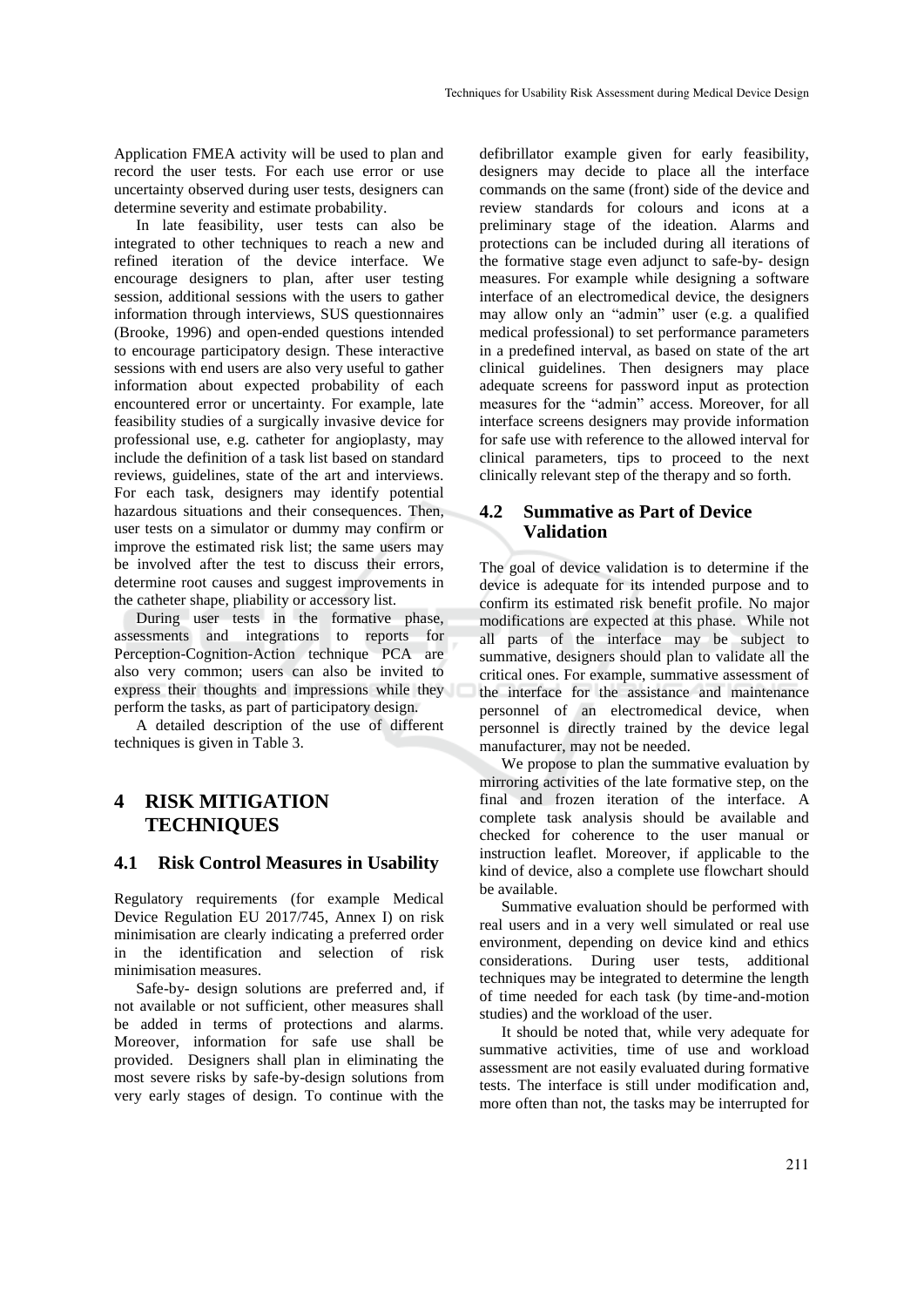clarifications and comments from the users, a very common event if the participating users are aware that the device is under development and not under validation: most users are very keen to provide their feedback and opinions as part of participatory design activities. Interrupted and commented tasks disrupt the workload assessment and the time estimation.

The outcome of the summative step is the confirmation of all parts of the device interface, including the information for safe use. No additional risks should be encountered and all the foreseen risks should be confirmed in terms of severity and probability. Risk control measures should be formally reviewed for final implementation and effectiveness and the risk-benefit profile confirmed.

## **5 CONCLUSIONS**

An integrated approach to usability and risk management, while complex in general terms, can be easily adapted to the design step, kind of device under assessment and available resources. Designers should be provided with a complete usability toolbox and be able to choose a adequate tools for each of their designs.

Integration of usability assessments in the wider risk management leads to safer and more intuitive medical devices, for the benefit of patient and professional users alike.

While our group has tested this method in multiple instances, we wish that it would be used widely. With more experience, this method can be refined, adapted to different cultural settings and various technical skills, and updated with devicespecific tools. Moreover, this technique may be integrated with the risk mitigation measures required for the adequate management and protection of patient data.

## **ACKNOWLEDGEMENTS**

Authors acknowledge the UBORA "*Euro-African Open Biomedical Engineering e-Platform for Innovation through Education*" project, funded by the European Union's "Horizon 2020" research and innovation programme under grant agreement No 731053.

#### **REFERENCES**

- Brooke, J. (1996, September). SUS A quick and dirty usability scale. *Usability evaluation in industry, 189*, 4-7.
- Council of the European Communities. (1993, July 12). COUNCIL DIRECTIVE 93/42/EEC of 14 June 1993 concerning medical devices - ANNEX I. *Official Journal of the European Communities, 36*, pp. 13-18.
- European Parliament and Council of the European Union. (2017, May 5). Regulation 2017/745 on medical devices, amending Directive 2001/83/EC, Regulation (EC) No 178/2002 and Regulation (EC) No 1223/2009 and repealing Council Directives 90/385/EEC and 93/42/EEC. *Official Journal of the European Union*, pp. 1-175.
- International Electrotechnical Commission. (2015). *IEC 62366-1:2015 Medical devices -- Part 1: Application of usability engineering to medical devices* (1st ed.).
- International Electrotechnical Commission. (2016). *IEC TR 62366-2:2016 Medical devices – Part 2: Guidance on the application of usability engineering to medical devices* (1st ed.).
- International Organization for Standardization. (2007). *ISO 14971:2007 Medical devices -- Application of risk management to medical devices* (2nd ed.).
- International Organization for Standardization. (2016). *ISO 13485:2016 Medical devices -- Quality management systems -- Requirements for regulatory purposes* (3rd ed.).
- Kirwan, B., & Ainsworth, L. (1992). *A Guide To Task Analysis: The Task Analysis Working Group.* Taylor & Francis Ltd.
- U.S. Food & Drug Administration. (2016, February 3). Applying Human Factors and Usability Engineering to Medical Devices. *Guidance for Industry and Food and Drug Administration Staff*. Retrieved from (last access Nov. 2018) https://www.fda.gov/downloads/medicaldevices/.../uc
- m259760.pdf
- Shah, S., & Robinson, I. (2007).*Benefits of and barriers to involving users in medical device technology development and evaluation.*International Journal of Technology Assessment in Health
- Chung, P. H., Zhang, J., Johnson, T. R., & Patel, V. L. (2003). *An extended hierarchical task analysis for error prediction in medical devices.* AMIA ... Annual Symposium proceedings. AMIA Symposium, 2003, 165-9.

#### **APPENDIX**

Tables.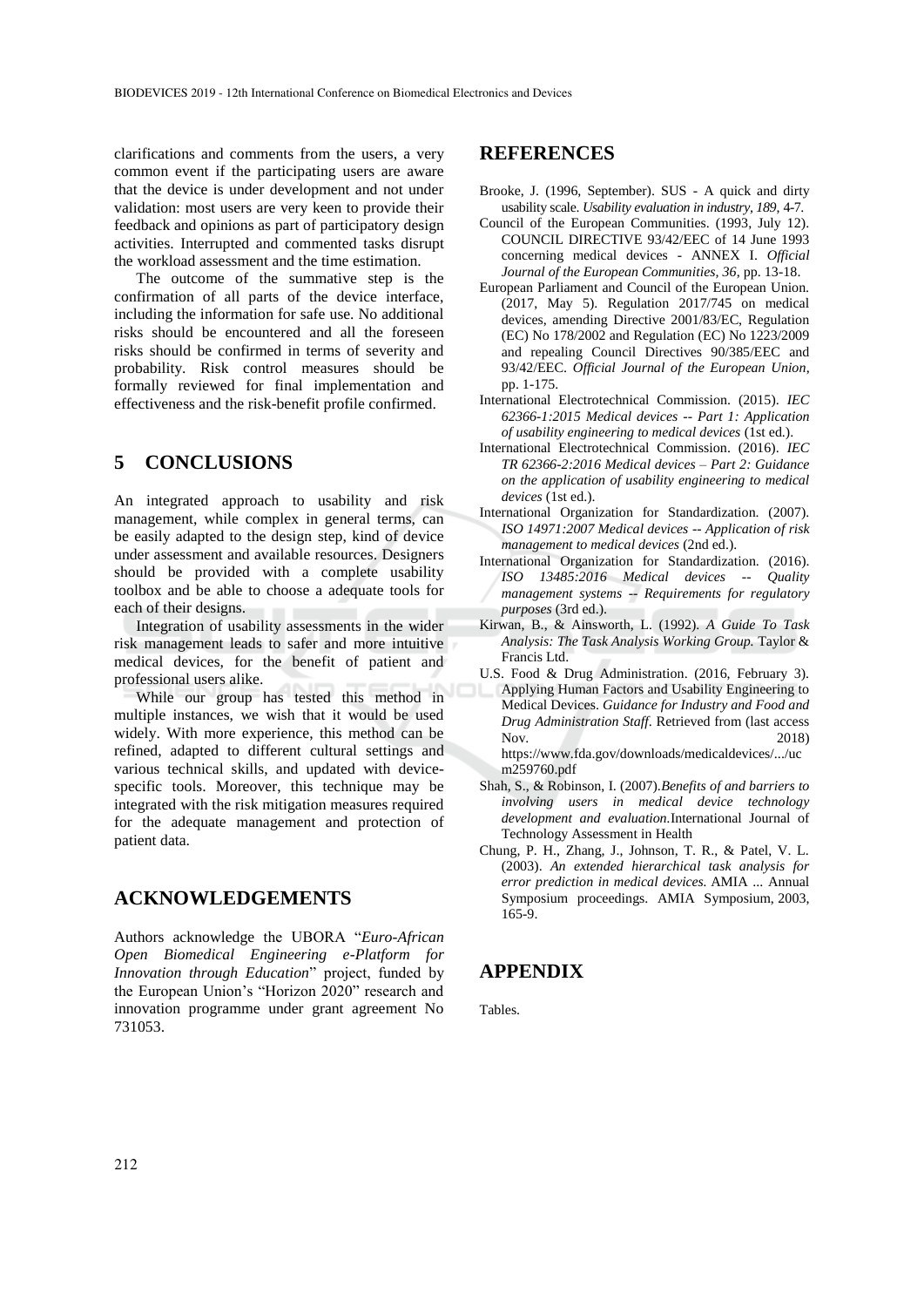| Method as per<br>table E.1 of IEC<br>62366-2:2016 | Involve<br>experts | Involve<br>real<br>user(s) | Time to<br>assess | Time to<br>report | <b>Qualitative</b><br>results<br>(opinions) | Ouantitative<br>results<br>(scores) | Depth of<br>analysis | Proposed for step  |  |
|---------------------------------------------------|--------------------|----------------------------|-------------------|-------------------|---------------------------------------------|-------------------------------------|----------------------|--------------------|--|
| Advisory panel                                    |                    |                            |                   |                   |                                             |                                     |                      | Early formative    |  |
| reviews                                           | Yes                | N <sub>0</sub>             | Medium            | Low               | Yes                                         | No                                  | Low                  |                    |  |
| Brainstorm use                                    |                    |                            |                   |                   |                                             |                                     |                      | Early formative    |  |
| scenarios                                         | Yes                | N <sub>0</sub>             | Low               | Low               | Yes                                         | N <sub>o</sub>                      | Low                  |                    |  |
| Cognitive                                         |                    |                            |                   |                   |                                             |                                     |                      | Early formative    |  |
| walkthrough                                       | Yes                | N <sub>0</sub>             | Low               | Low               | Yes                                         | No                                  | Medium               |                    |  |
| Expert reviews                                    |                    |                            |                   |                   |                                             |                                     |                      | Early formative    |  |
|                                                   | Yes                | N <sub>0</sub>             | Low               | Low               | Yes                                         | No                                  | Low                  | and summative      |  |
| FMEA and FTA                                      | Yes                | Yes                        | High              | High              | No                                          | Yes                                 | High                 | Late formative     |  |
| Focus groups                                      | N <sub>0</sub>     | $\overline{No}$            | Low               | Low               | Yes                                         | N <sub>o</sub>                      | Low                  | Early formative    |  |
| Function                                          |                    |                            |                   |                   |                                             |                                     |                      | Early formative    |  |
| analysis                                          | Yes                | N <sub>0</sub>             | Medium            | Low               | Yes                                         | Yes                                 | High                 |                    |  |
| Heuristic                                         |                    |                            |                   |                   |                                             |                                     |                      | Late formative     |  |
| analysis                                          | Yes                | No                         | Medium            | Medium            | Yes                                         | Yes                                 | High                 |                    |  |
| Observation                                       | N <sub>o</sub>     | Yes                        | Medium            | Medium            | Yes                                         | Yes                                 | Medium               | Early formative    |  |
| One-on-one                                        |                    |                            |                   |                   |                                             |                                     |                      | Early formative    |  |
| interviews                                        | N <sub>0</sub>     | Yes                        | Medium            | Medium            | Yes                                         | N <sub>0</sub>                      | Medium               | and late formative |  |
| Participatory                                     |                    |                            |                   |                   |                                             |                                     |                      | Late formative     |  |
| design                                            | Yes                | Yes                        | Medium            | Medium            | Yes                                         | N <sub>0</sub>                      | Medium               |                    |  |
| PCE analysis                                      | Yes                | Yes                        | High              | High              | Yes                                         | Yes                                 | High                 | Late formative     |  |
| Simulation                                        |                    |                            |                   |                   |                                             |                                     |                      | Late formative and |  |
|                                                   | Yes                | Yes                        | High              | High              | Yes                                         | Yes                                 | High                 | summative          |  |
| <b>Standards</b>                                  |                    |                            |                   |                   |                                             |                                     |                      | Early formative    |  |
| reviews                                           | Yes                | N <sub>0</sub>             | Low               | Low               | Yes                                         | Yes                                 | Medium               |                    |  |
| <b>Surveys</b>                                    |                    |                            |                   |                   |                                             |                                     |                      | Late formative and |  |
|                                                   | N <sub>0</sub>     | Yes                        | Low               | Low               | Yes                                         | Yes                                 | Low                  | summative          |  |
| Task analysis                                     |                    |                            |                   |                   |                                             |                                     |                      | Late formative and |  |
|                                                   | Yes                | Yes                        | High              | High              | Yes                                         | Yes                                 | High                 | summative          |  |
| Time-and-                                         |                    |                            |                   |                   |                                             |                                     |                      | Late formative and |  |
| motion studies                                    | No                 | Yes                        | Medium            | Medium            | Yes                                         | Yes                                 | Medium               | summative          |  |
| Usability tests                                   |                    |                            |                   |                   |                                             |                                     |                      | Late formative and |  |
|                                                   | Yes                | Yes                        | High              | High              | Yes                                         | Yes                                 | High                 | summative          |  |
| Workload                                          |                    |                            |                   |                   |                                             |                                     |                      | Late formative and |  |
| assessment                                        | No                 | Yes                        | High              | High              | Yes                                         | N <sub>o</sub>                      | Medium               | summative          |  |
|                                                   |                    |                            |                   |                   |                                             |                                     |                      |                    |  |

Table 1: Assessment of each evaluation technique according to predefined criteria.

|                                         | Method as per table<br>E.1 of IEC 62366-<br>2:2016 | panel<br>reviews<br>Advisory | use<br>scenarios<br>Brainstorm | walkthrough<br>gnitive<br>රි | Expert reviews | FMEA | groups<br>Focus | Function<br>analysis | Heuristic<br>analysis | Observation | -one<br>interviews<br>One-on | Participatory<br>gn<br>desi | analysis<br>∢<br>S | Simulation | Standards<br>reviews | Surveys        | analysis<br>$_{\rm Task}$ | studies<br>and-<br>Time-<br>motion | tests<br>Usability | assessment<br>Workload |
|-----------------------------------------|----------------------------------------------------|------------------------------|--------------------------------|------------------------------|----------------|------|-----------------|----------------------|-----------------------|-------------|------------------------------|-----------------------------|--------------------|------------|----------------------|----------------|---------------------------|------------------------------------|--------------------|------------------------|
| Implantable,<br>electro-<br>medical     | $e.g.$ :<br>implantable<br>defibrillator           | Yes                          | Yes                            | Yes                          | Yes            | Yes  | Yes             | Yes                  | Yes                   | No          | Yes                          | May<br>be                   | Yes                | Yes        | Yes                  | N <sub>o</sub> | Yes                       | No                                 | No                 | No                     |
| Implantable,<br>not electro-<br>Medical | heart<br>$e.g.$ :<br>valve                         | Yes                          | Yes                            | Yes                          | Yes            | Yes  | Yes             | May<br>be            | Yes                   | No          | Yes                          | May<br>be                   | May<br>be          | Yes        | Yes                  | No             | Yes                       | May<br>be                          | May<br>be          | No                     |
| Electro-<br>Medical for<br>professional | e.g: ecg                                           | Yes                          | Yes                            | Yes                          | Yes            | Yes  | Yes             | Yes                  | Yes                   | Yes         | Yes                          | Yes                         | Yes                | Yes        | Yes                  | No             | Yes                       | Yes                                | Yes                | May<br>he.             |
| Electro-<br>Medical for<br>layperson    | home<br>e.g.<br>thermometer                        | Yes                          | Yes                            | Yes                          | Yes            | Yes  | May<br>be       | Yes                  | Yes                   | Yes         | N <sub>o</sub>               | May<br>be                   | Yes                | Yes        | Yes                  | May<br>he.     | Yes                       | May<br>be                          | Yes                | N <sub>o</sub>         |
| Samd for<br>professional                | e.g: surgical<br>planning                          | Yes                          | Yes                            | Yes                          | Yes            | Yes  | Yes             | Yes                  | Yes                   | Yes         | Yes                          | Yes                         | Yes                | Yes        | May<br>be            | No             | Yes                       | May<br>be                          | Yes                | May<br>be              |
| Samd for<br>layperson                   | e.g: app for<br>treatment<br>adherence             | Yes                          | Yes                            | Yes                          | Yes            | Yes  | May<br>be       | No                   | Yes                   | No          | Yes                          | May<br>be                   | Yes                | Yes        | May<br>be            | May<br>be      | Yes                       | May<br>be                          | Yes                | No                     |
| Not active<br>device-<br>professional   | e.g.<br>nasogastric<br>tube                        | Yes                          | Yes                            | Yes                          | Yes            | Yes  | Yes             | No                   | Yes                   | Yes         | Yes                          | Yes                         | N <sub>o</sub>     | Yes        | Yes                  | N <sub>o</sub> | Yes                       | May<br>be                          | Yes                | May<br>be              |
| Not active<br>device-<br>layperson      | e.g.: contact<br>lenses                            | Yes                          | Yes                            | Yes                          | Yes            | Yes  | May<br>be       | No                   | Yes                   | No          | N <sub>o</sub>               | May<br>be                   | N <sub>o</sub>     | Yes        | Yes                  | May<br>be      | Yes                       | May<br>be                          | Yes                | No                     |

Table 2: Assessment of each evaluation technique related to device kind.